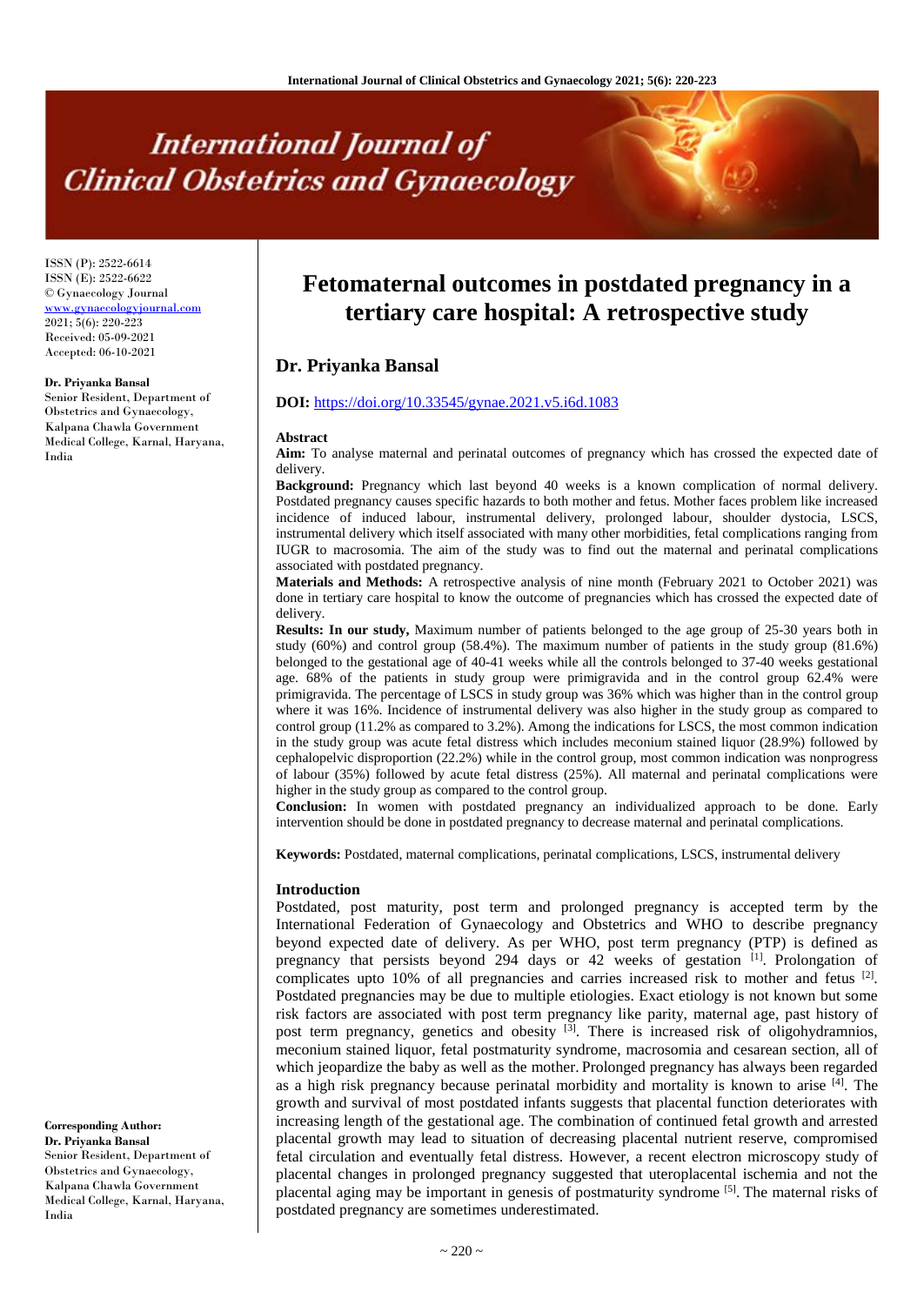These includes increase in rate of labour dystocia, operative vaginal deliveries, severe perineal injuries related to macrosomia, increase rate of cesarean delivery  $[6, 7]$ . As there is fetal and maternal risk associated with postdated pregnancy, need of induction is more with postdated pregnancy. One recent systematic review showed that the policy of labor induction for women with postdated pregnancy compared with expectant management is associated with fewer perinatal deaths and fewer cesarean sections [8] . Management protocol for post term pregnancy is fetal surveillance for prolonged pregnancy, induction of labour, during intrapartum care proper monitoring of labour <sup>[9]</sup>. The aim of the study was to analyse the maternal and fetal outcomes of the postdated pregnancy.

## **Material and Methods**

This was a retrospective record based study for nine months (February 2021 to October 2021) in the department of obstetrics and gynaecology in tertiary care hospital.

## **Inclusion criteria**

- Singleton pregnancy
- Cephalic presentation
- Absence of any other maternal complications
- Period of gestation greater than 40 weeks

## **Exclusion criteria**

- Previous cesarean section
- Gestational hypertension
- Gestational diabetes
- **Malpresentation**
- **Abruption**

Placenta previa

### **Methodology**

Total 250 patients admitted in labor room were selected for the study and they were divided into two groups (125 patients in each group). Study group (Group A) with gestational age  $> 40$ weeks and control group (Group B) with gestational age 37-40 weeks.

All the data regarding the age, parity, gestational age, any maternal complications like intrauterine growth restriction,

Oligohydramnios etc. was collected. The maternal outcomes in term of cesarean section, postpartum haemorrhage, instrumental delivery, sepsis were noted. The fetal outcomes in terms of intrapartum asphyxia, intrauterine fetal death, admission to neonatal intensive care unit etc. were noted.

#### **Results**

| <b>Table 1:</b> Age wise distribution of cases and controls |
|-------------------------------------------------------------|
|                                                             |

| Age<br>(Years) | <b>Number of cases</b><br>(Group A) | <b>Number of controls</b><br>(Group B) |
|----------------|-------------------------------------|----------------------------------------|
| Below 25       | 32 (25.6%)                          | 38 (30.4%)                             |
| $25 - 30$      | 75 (60%)                            | 73 (58.4%)                             |
| >30            | 18 (14.4%)                          | 14 (11.2%)                             |
| Total          | 125                                 | 125                                    |

Table1 shows that maximum number of patients belonged to the age group of 25- 30 years both in Group A (60%) and Group B  $(58.4\%)$ .

| <b>Period of gestation (Weeks)</b> | Number of cases (Group A) | Number of controls (Group B) |
|------------------------------------|---------------------------|------------------------------|
| $37-40$                            |                           | 125 (100%)                   |
| 40-41                              | 102(81.6%)                |                              |
| -41                                | $23(18.4\%)$              |                              |
| Total                              | 125                       |                              |

Table 2 depicts that the maximum number of patients in the study group (81.6%) belonged to the gestational age of 40-41 weeks while all controls (100%) belonged to 37-40 weeks of gestational age.

Table 3: Distribution according to parity

| Parity       | <b>Number of cases</b><br>(Group A) | <b>Number of controls</b><br>(Group B) |
|--------------|-------------------------------------|----------------------------------------|
| Primigravida | 85 (68%)                            | 78 (62.4%)                             |
| Multigravida | 40 (32%)                            | 47 (37.6%)                             |
| Total        |                                     | 125                                    |

Table 3 shows that, 68% of the patients in the study group were primigravida and in control group 62.4% were primigravida.

**Table 4:** Distribution according to mode of delivery

| <b>Type of delivery</b> | Cases (Group A) | Controls (Group B) |
|-------------------------|-----------------|--------------------|
| Normal vaginal delivery | 66 (52.8%)      | 101 (80.8%)        |
| Instrumental delivery   | 14 (11.2%)      | $4(3.2\%)$         |
| Cesarean section        | 45 (36%)        | 20 (16%)           |
| Total                   |                 | 125                |

As shown in table 4, percentage of cesarean section was 36% in the study group, which was higher than in control group where it was 16%. Incidence of instrumental delivery was also higher in the study group as compared to control group (11.2% as compared to 3.2%).



**Fig 1:** Shows normal vaginal delivery, instrumental delivery and cesarean section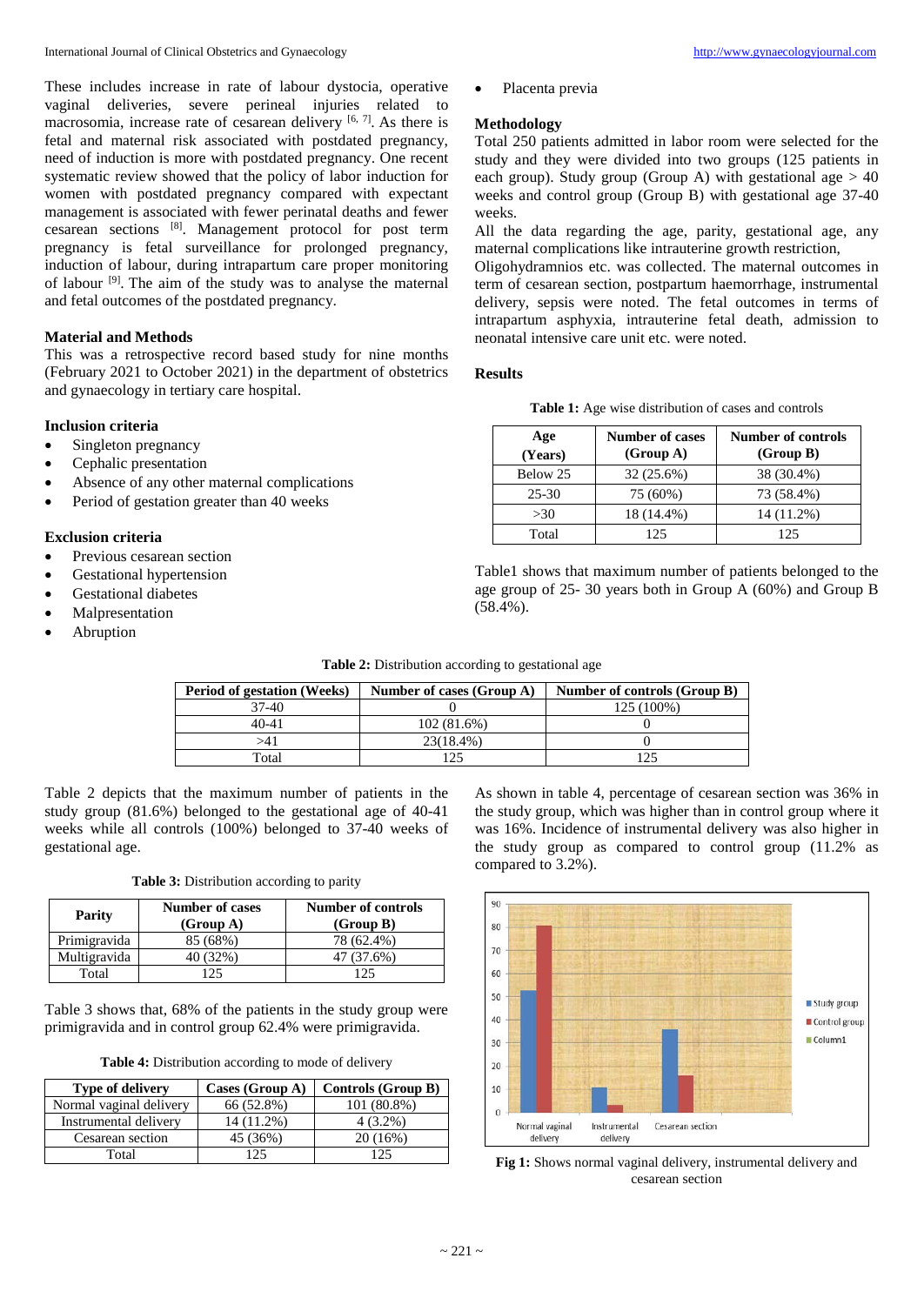| <b>Indication of LSCS</b>                              |              | Cases $(Group A)   Controls (Group B)$ |
|--------------------------------------------------------|--------------|----------------------------------------|
| Acute fetal distress including MSL with fetal distress | 13 (28.9%)   | 5(25%)                                 |
| MSL with poor bishop's                                 | 8 (17.8%)    | 1(5%)                                  |
| Failed induction                                       | 8 (17.8%)    | 3(15%)                                 |
| Non progress of labor                                  | $4(8.9\%)$   | 7(35%)                                 |
| Non-reactive NST                                       | $2(4.4\%)$   | $2(10\%)$                              |
| Cephalopelvic disproportion                            | $10(22.2\%)$ | $2(10\%)$                              |
| Total                                                  | 45           | 20                                     |

**Table 5:** Distribution according to indication of Cesarean section

As shown in table 5, among the indications for LSCS, the most common indication among the Group A was acute fetal distress which includes meconium stained liquor (28.9%) followed by cephalopelvic disproportion (22.2%). In Group B, most common indication was non progress of labor (35%) followed by acute fetal distress (25%).

Table 6: Distribution according to maternal complications

| <b>Complications</b>   | Cases (Group A) | Control (Group B) |
|------------------------|-----------------|-------------------|
| PPH (Atonic/Traumatic) |                 |                   |
| Sepsis                 |                 |                   |
| Prolonged labour       |                 |                   |
| Total                  |                 |                   |

Table 6 depicts maternal complications like PPH, sepsis all were higher in study group. Maternal morbidity was 33.6% in study group while it was 13.6% in control group.

**Table 7:** Distribution according to fetal outcomes

| <b>Fetal outcome</b>        | <b>Cases</b><br>(Group A) | <b>Control</b><br>(Group B) |
|-----------------------------|---------------------------|-----------------------------|
| No asphyxia                 | 76 (60.8%)                | 105 (84%)                   |
| Fetal asphyxia (APGAR<6/10) | 22 (17.6%)                | $10(8\%)$                   |
| <b>Admission to NICU</b>    | 24 (19.2%)                | $10(8\%)$                   |
| Intrauterine death (IUD)    | $3(2.4\%)$                | $0(0\%)$                    |
| Total                       | 125                       | 125                         |

Among fetal outcomes, as depicted in table 7, 17.6% of infants in the study group had asphyxia as compared to only 8% in the control group. 19.2% infants of the study group had to be admitted to the NICU as compared to 8% in the control group. 2.4% IUD were there in study group as compared to none in control group.

### **Discussion**

The present study was conducted to find out the incidence of maternal and perinatal complications in postdated pregnancies. Total 250 patients were included (125 cases and 125 control) according to inclusion and exclusion criteria. Majority of postdated pregnancies were in the age group of 25 to 30 yrs followed by below 25 years in both the groups. Beischer  $[10]$  in his study also found that majority of post-dated patients belonged to the age group of 25-30 years, while Alexander J *et al*. [11] found that majority of patients were between 20-30 years of age group. Present study depicted that 68% women were primigravida which is in accordance to Mahapatro and Alexander *et al.* study  $[12, 11]$ . In the present study, it was demonstrated that cesarean section rate was 36% in study group which was higher than in the control group where it was 16%. Incidence of instrumental delivery was also higher in the study group as compared to control group (11.2% as compared to 3.2%). In a similar study by Mahapatro the rate of LSCS was found to be 28.9% and that of instrumental delivery was 5.72% [12]. In study by Singhal *et al.* [13] the rate of LSCS was found to be 14.7% and that of instrumental delivery was 8.6%. In this study among the indications for LSCS, the most common indication among the study group was acute fetal distress which includes meconium stained liquor (28.9%) followed by cephalopelvic disproportion (22.2%). In the control group, most common indication was non progress of labour (35%) followed by acute foetal distress (25%). Bhriegu R *et al*. [14] in their study also found that Meconium stained liquor with fetal distress was the most common indication for LSCS (23.5%) and Mahapatro *et al*. [12] also elucidated that fetal distress was found to be the most common indication for LSCS(65.5%). In our study, the maternal morbidities were higher in study group (33.6%) as compared to control group (13.6%). Among the fetal outcomes, 17.6% of infants in the study group had asphyxia as compared to only 8% in the control group. 19.2% infants of study group required NICU admission as compared to 8% in the control group. 2% was the percentage of intrauterine death in the study group as compared to none in the control group. Bhriegu R *et al*. [14] in their study, also found increased incidence of obstetric complications such as perineal tear, atonic postpartum haemorrhage, and perinatal complications such as fetal distress and meconium aspiration syndrome. Similar studies by Singhal *et al*. [13] and Alexander *et al*. [11] also revealed increased incidence of maternal and perinatal complications like low Apgar scores and admission into NICU.

#### **References**

- 1. Balakrishnan S. Textbook of Obstetrics. Hyderabad, India: Paras Medical Publishers 2013, 218.
- 2. Norwitz ER, Snegovskikh VV, Caughey AB Prolonged pregnancy: when should we intervene? Clin Obstet Gynecol 2007;50:547-57.
- 3. Van Eyk N, Allen LM, Sermer M, Davis VJ. Obstetric outcome of adolescent pregnancies. J Pediatr Adolescent Gynecol 2000;13(2):96.
- 4. Grant JM. Induction of labour confers benefits in prolonged pregnancy. Br J Obstet Gynaecol 1994;101:99-102.
- 5. Jones JP, Fox H. Ultrastructure of the placenta in prolonged pregnancy. J Pathol 1978;126(3):173-9.
- 6. Rand L, Robinson JN, Economy KE. Post-term induction of labor revisited. Obstet Gynecol 2000;96(5 Pt 1):779-83.
- 7. Treger M, Hallak M, Silberstein T. Post-term pregnancy: should induction of labor be considered before 42 weeks? J Maternal Fetal Neonatal Med 2002;11(1):50-3.
- 8. Gulmezoglu AM, Crowther CA, Middleton P *et al*. Induction of labour for improving birth outcomes for women at or beyond term. Cochrane Database Syst Rev 2012;6:CD004945.
- 9. Mandruzzato G, Alfirevic Z, Chervenak F, Gruenebaum A, Heimstad R, Heinonen S. Guidelines for the management of postterm pregnancy. J Perinat. Med 2010:38(2010)111-9.
- 10. Beischer NA, Evans JH, Townsend L. Studies in prolonged pregnancy. I: Incidence of prolonged pregnancy. Am J Obstet Gynecol 1969;103:476.